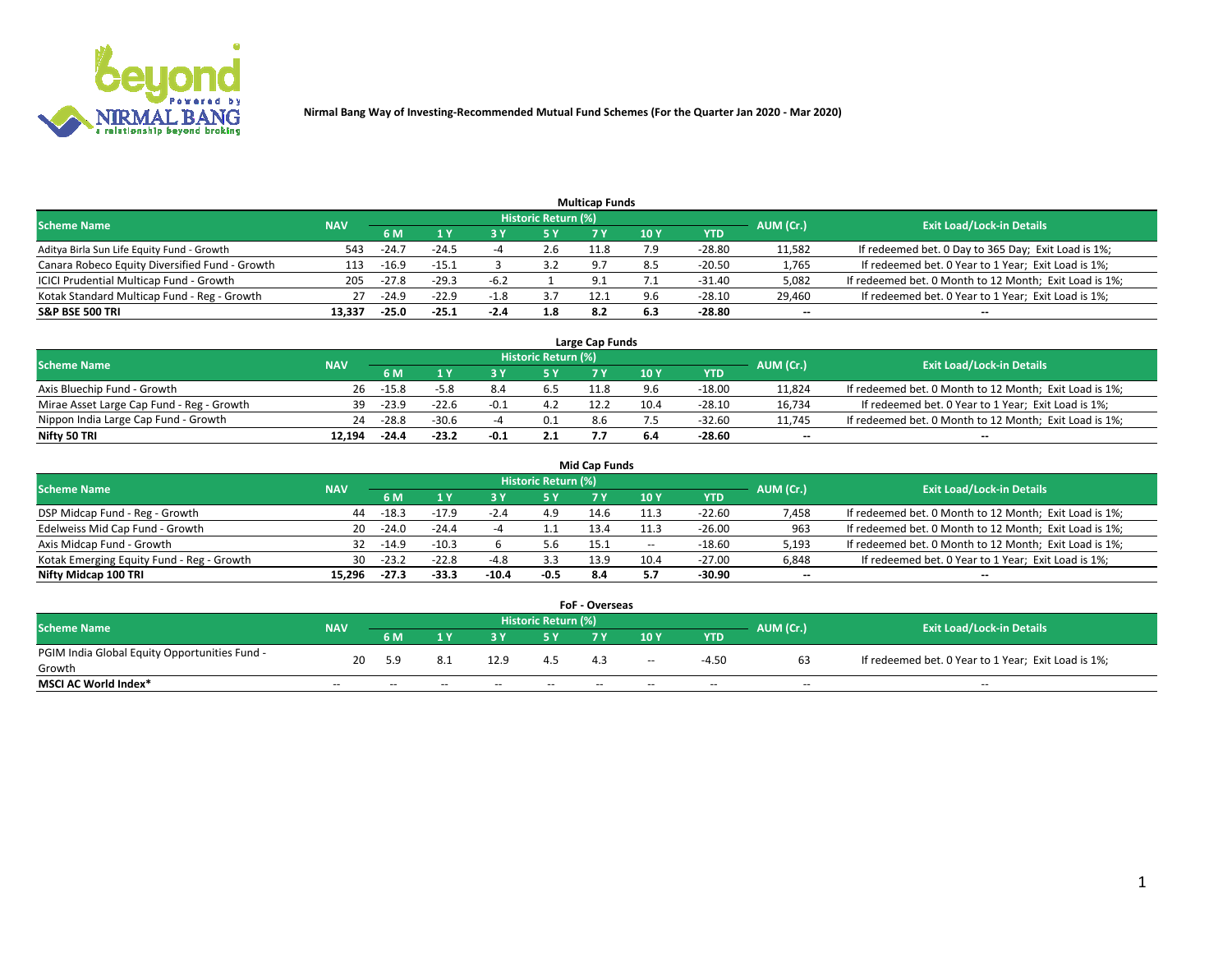

|                                                  |            |         |         |        | Historic Return (%) |      |      |            |                          |                                                     |
|--------------------------------------------------|------------|---------|---------|--------|---------------------|------|------|------------|--------------------------|-----------------------------------------------------|
| <b>Scheme Name</b>                               | <b>NAV</b> | 5 M     |         |        | 5 Y                 |      | 10Y  | <b>YTD</b> | AUM (Cr.)                | <b>Exit Load/Lock-in Details</b>                    |
| Canara Robeco Emerging Equities - Growth         | 75.        | -17.6   | $-18.9$ | $-0.5$ | 5.9                 | 17.5 | 14.4 | -22.30     | 5,597                    | If redeemed bet. 0 Year to 1 Year; Exit Load is 1%; |
| Invesco India Growth Opportunities Fund - Growth |            | $-22.1$ | $-20.1$ |        |                     | 10.8 | 8.9  | -25.40     | 2,498                    | If redeemed bet. 0 Year to 1 Year; Exit Load is 1%; |
| Principal Emerging Bluechip Fund - Growth        | 82         | $-20.4$ | $-19.9$ | $-2.5$ |                     | 15.1 | 10.9 | $-24.10$   | 2,117                    | If redeemed bet. 0 Year to 1 Year; Exit Load is 1%; |
| NIFTY Large Midcap 250 TRI                       | 5.304      | $-24.6$ | -26     | $-3.4$ | 2.3                 |      | 7.4  | -28.50     | $\overline{\phantom{a}}$ | $- -$                                               |

| <b>Focused Funds</b>             |            |         |         |     |                     |      |       |          |           |                                                        |  |  |  |
|----------------------------------|------------|---------|---------|-----|---------------------|------|-------|----------|-----------|--------------------------------------------------------|--|--|--|
| <b>Scheme Name</b>               | <b>NAV</b> |         |         |     | Historic Return (%) |      |       |          | AUM (Cr.) | <b>Exit Load/Lock-in Details</b>                       |  |  |  |
|                                  |            | 6 M     |         |     |                     |      | 10 Y  | YTD      |           |                                                        |  |  |  |
| Axis Focused 25 Fund - Growth    | 24         | $-18.9$ | $-10.5$ | 4.b | 6.2                 | 11.5 | $- -$ | $-22.30$ | 9,764     | If redeemed bet. 0 Month to 12 Month; Exit Load is 1%; |  |  |  |
| SBI Focused Equity Fund - Growth | 120        | $-17.8$ | $-12.9$ |     |                     |      | 13.1  | $-21.90$ | 8.264     | If redeemed bet. 0 Year to 1 Year; Exit Load is 1%;    |  |  |  |
| <b>S&amp;P BSE 500 TRI</b>       | 13.337     | $-25.0$ | $-25.1$ | -14 | 1.8                 |      |       | -28.80   | $\sim$    | $- -$                                                  |  |  |  |

| <b>Small Cap Funds</b>                         |            |         |         |                     |           |                          |       |            |                          |                                                     |  |  |  |  |
|------------------------------------------------|------------|---------|---------|---------------------|-----------|--------------------------|-------|------------|--------------------------|-----------------------------------------------------|--|--|--|--|
| <b>Scheme Name</b>                             | <b>NAV</b> |         |         | Historic Return (%) |           |                          |       |            |                          | <b>Exit Load/Lock-in Details</b>                    |  |  |  |  |
|                                                |            | 6 M     |         |                     | <b>5Y</b> |                          | 10Y   | <b>YTD</b> | AUM (Cr.)                |                                                     |  |  |  |  |
| Franklin India Smaller Companies Fund - Growth | 34         | $-32.4$ | $-38$   | $-12.3$             | $-2.2$    | 11.6                     | 9.8   | $-32.50$   | 6,628                    | If redeemed bet. 0 Year to 1 Year; Exit Load is 1%; |  |  |  |  |
| HDFC Small Cap Fund - Growth                   | 26         | $-33.9$ | $-41$   | $-7.5$              | 0.7       | 8.6                      | 6.6   | $-32.60$   | 9,154                    | If redeemed bet. 0 Year to 1 Year; Exit Load is 1%; |  |  |  |  |
| L&T Emerging Businesses Fund - Reg - Growth    | 15         | $-34.5$ | $-39.4$ | -9.9                | 1.2       | $\overline{\phantom{a}}$ | $- -$ | $-34.70$   | 5,606                    | If redeemed bet. 0 Year to 1 Year; Exit Load is 1%; |  |  |  |  |
| SBI Small Cap Fund - Growth                    | 41         | $-22.0$ | $-19.7$ | 0.4                 | 7.8       | 19.3                     | 14.5  | $-23.70$   | 3,476                    | If redeemed bet. 0 Year to 1 Year; Exit Load is 1%; |  |  |  |  |
| Nifty Smallcap 100 TRI                         | 4.404      | $-36.8$ | -45     | $-18.6$             | - 4       | 3.3                      | 1.2   | -38.50     | $\overline{\phantom{a}}$ | $- -$                                               |  |  |  |  |

## **ELSS Schemes (Tax Saving u/s 80-C)**

| <b>Scheme Name</b>                           | <b>NAV</b> |         |         | <b>Historic Return (%)</b> |           |                          |      |          | AUM (Cr.) | <b>Exit Load/Lock-in Details</b> |
|----------------------------------------------|------------|---------|---------|----------------------------|-----------|--------------------------|------|----------|-----------|----------------------------------|
|                                              |            | 6 M     | 4 Y     | 73 Y                       | <b>5Y</b> | 7 Y                      | 10Y  | YTD      |           |                                  |
| Aditya Birla Sun Life Tax Relief 96 - Growth | 25         | $-18.8$ | $-20.9$ | $-0.6$                     |           | 12.4                     | 8.5  | $-23.30$ | 10,073    | Nil                              |
| Axis Long Term Equity Fund - Growth          | 39         | $-16.9$ |         | 4.1                        | ے ر       | 15.8                     | 13.8 | -20.30   | 21,659    | Nil                              |
| Canara Robeco Equity Tax Saver Fund - Growth | 54         | $-17.6$ | $-16.5$ |                            |           | 10                       | 8.8  | $-20.90$ | 1,036     | Nil                              |
| Invesco India Tax Plan - Growth              | 41         | $-19.6$ | $-18.9$ | 0.6                        |           |                          | 10.1 | $-23.40$ | 1,028     | Nil                              |
| Mirae Asset Tax Saver Fund - Reg - Growth    | 14         | $-23.3$ | $-21$   |                            | $\sim$    | $\overline{\phantom{m}}$ | --   | $-28.00$ | 3,282     | Nil                              |
| <b>S&amp;P BSE 200 TRI</b>                   | 4.346      | $-24.6$ | $-24$   | -1.5                       | 2.1       | 8.4                      | 6.6  | $-28.50$ | $\sim$    | $- -$                            |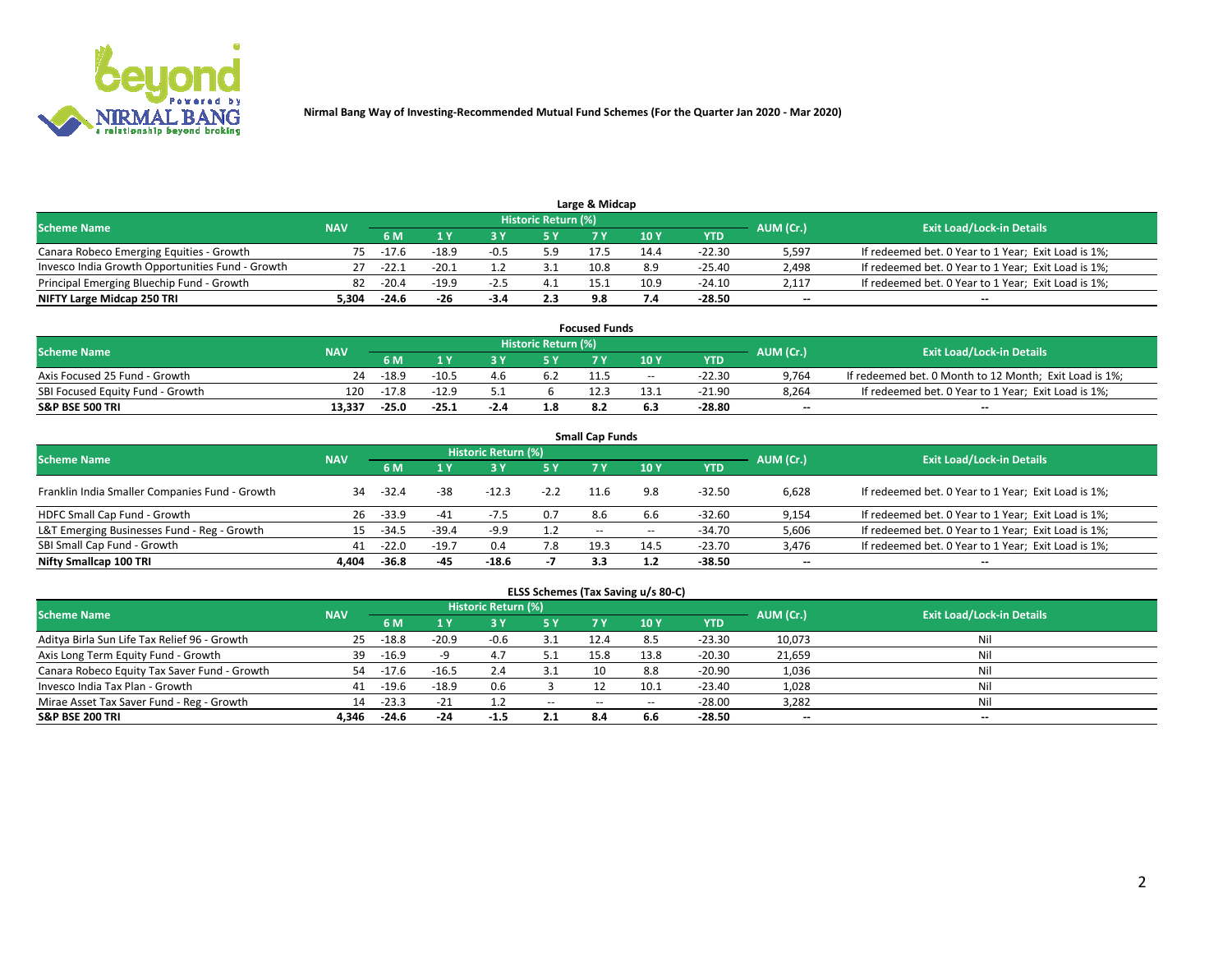

|                                           |            |         |         |                     |        | <b>Contra/Value Fund</b> |     |          |           |                                                     |
|-------------------------------------------|------------|---------|---------|---------------------|--------|--------------------------|-----|----------|-----------|-----------------------------------------------------|
| <b>Scheme Name</b>                        | <b>NAV</b> |         |         | Historic Return (%) |        |                          |     |          | AUM (Cr.) | <b>Exit Load/Lock-in Details</b>                    |
|                                           |            | 6 M     |         |                     | 5 Y    | 7 V                      | 10Y | YTD      |           |                                                     |
| Kotak India EQ Contra Fund - Reg - Growth | 39         | $-25.6$ | $-24.2$ | $-0.6$              |        | 8.ż                      | 6.9 | -28.50   | 866       | If redeemed bet. 0 Year to 1 Year; Exit Load is 1%; |
| Invesco India Contra Fund - Growth        | 37         | $-21.9$ | $-23.3$ | $-0.4$              | 3.6    | 12.8                     |     | $-25.30$ | 4,669     | If redeemed bet. 0 Year to 1 Year; Exit Load is 1%; |
| UTI Value Opportunities Fund - Growth     | 47         | $-22.7$ | $-23$   | $-2.8$              | $-0.7$ |                          | 6.9 | -27.40   | 4,403     | If redeemed bet. 0 Year to 1 Year; Exit Load is 1%; |
| Nippon India Value Fund - Growth          | 53.        | $-27.2$ | $-27.2$ | -47                 | 0.8    | 8.8                      |     | -29.30   | 2,948     | If redeemed bet. 0 Year to 1 Year; Exit Load is 1%; |
| <b>S&amp;P BSE 500 TRI</b>                | 13.337     | $-25.0$ | -25.1   | $-2.4$              | 1.8    | 8.2                      | 6.3 | -28.80   | $\sim$    | $- -$                                               |

| Sector/Thematic                                                           |            |         |         |                     |       |       |       |            |                          |                                                        |  |  |  |
|---------------------------------------------------------------------------|------------|---------|---------|---------------------|-------|-------|-------|------------|--------------------------|--------------------------------------------------------|--|--|--|
| <b>Scheme Name</b>                                                        | <b>NAV</b> |         |         | Historic Return (%) |       |       |       |            | AUM (Cr.)                | <b>Exit Load/Lock-in Details</b>                       |  |  |  |
|                                                                           |            | 6 M     | 1 Y     | 73 Y                | 15 Y  | 7 Y   | 10Y   | <b>YTD</b> |                          |                                                        |  |  |  |
| Canara Robeco Consumer Trends Fund - Reg -<br>Growth                      | 33         | $-18.7$ | $-14.5$ | 2.8                 | 6     | 12.3  | 11.2  | $-21.30$   | 392                      | If redeemed bet. 0 Year to 1 Year; Exit Load is 1%;    |  |  |  |
| Mirae Asset Great Consumer Fund - Growth                                  | 28         | $-22.7$ | $-19.5$ | 3.1                 | 4.7   | 12.3  | $- -$ | $-25.70$   | 986                      | If redeemed bet. 0 Year to 1 Year; Exit Load is 1%;    |  |  |  |
| ICICI Prudential Technology Fund - Growth                                 | 46         | $-20.5$ | $-21.2$ | 4.9                 | 2.8   | 11.8  |       | $-20.10$   | 388                      | If redeemed bet. 0 Day to 15 Day; Exit Load is 1%;     |  |  |  |
| Nippon India Pharma Fund - Growth                                         | 138        | $-2.9$  | $-7.6$  | 0.7                 | 0.4   | 11.3  |       | $-9.30$    | 2,421                    | If redeemed bet. 0 Year to 1 Year; Exit Load is 1%;    |  |  |  |
| BNP Paribas India Consumption Fund - Reg - Growth                         | 11         | -13.6   | $-4.2$  | $\sim$              | $- -$ | $- -$ | $- -$ | $-17.20$   | 534                      | If redeemed bet. 0 Month to 12 Month; Exit Load is 1%; |  |  |  |
| ICICI Prudential Banking and Financial Services Fund -<br>Retail - Growth | 42         | $-35.6$ | $-35.3$ | $-6.2$              | 2.9   | 10.8  | 10.5  | $-40.30$   | 3,372                    | If redeemed bet. 0 Day to 15 Day; Exit Load is 1%;     |  |  |  |
| <b>S&amp;P BSE 500 TRI</b>                                                | 13.337     | $-25.0$ | $-25.1$ | $-2.4$              | 1.8   | 8.2   | 6.3   | -28.80     | $\overline{\phantom{a}}$ | $\overline{\phantom{a}}$                               |  |  |  |

|                                                            |            |         |         |                     |     |                          | <b>Dynamic Asset Allocation Funds</b> |            |                          |                                                          |
|------------------------------------------------------------|------------|---------|---------|---------------------|-----|--------------------------|---------------------------------------|------------|--------------------------|----------------------------------------------------------|
| <b>Scheme Name</b>                                         | <b>NAV</b> |         |         | Historic Return (%) |     |                          |                                       |            | AUM (Cr.)                | <b>Exit Load/Lock-in Details</b>                         |
|                                                            |            | 6 M     |         | 3 Y                 | 5 Y | 7 Y                      | 10 <sub>Y</sub>                       | <b>YTD</b> |                          |                                                          |
| ICICI Prudential Balanced Advantage Fund - Reg -<br>Growth | 31         | $-16.3$ | $-12.8$ | 0.7                 | 4   | 9.2                      | 9.2                                   | $-19.70$   | 28,092                   | If redeemed bet. 0 Year to 1 Year; Exit Load is 1%;      |
| Invesco India Dynamic Equity Fund - Growth                 | 25         | -15.0   | $-12.4$ | 0.8                 | 2.8 | 9.3                      |                                       | $-16.90$   | 838                      | If redeemed bet. 0 Month to 3 Month; Exit Load is 0.25%; |
| Nippon India Balanced Advantage Fund - Growth              | 79         | $-13.9$ | $-12.4$ | 1.2                 | 3.5 | 9.6                      | 8.6                                   | $-16.30$   | 2,956                    | If redeemed bet. 0 Month to 12 Month; Exit Load is 1%;   |
| HDFC Balanced Advantage Fund - Growth                      | 148        | $-23.7$ | $-25.1$ | $-1.7$              | 2.8 | 7.9                      |                                       | $-26.50$   | 40,920                   | If redeemed bet. 0 Year to 1 Year; Exit Load is 1%;      |
| SBI Dynamic Asset Allocation Fund - Reg - Growth           | 12         | $-13.1$ | $-12.5$ |                     | 3.1 | $\overline{\phantom{a}}$ | $-$                                   | $-16.30$   | 614                      | If redeemed bet. 0 Month to 12 Month; Exit Load is 1%;   |
| NIFTY 50 Hybrid Composite Debt 65:35 Index                 | 8,654      | $-14.4$ | $-11.5$ | 3.1                 | 4.6 | 8.3                      | 7.4                                   | $-18.10$   | $\overline{\phantom{a}}$ | $\overline{\phantom{a}}$                                 |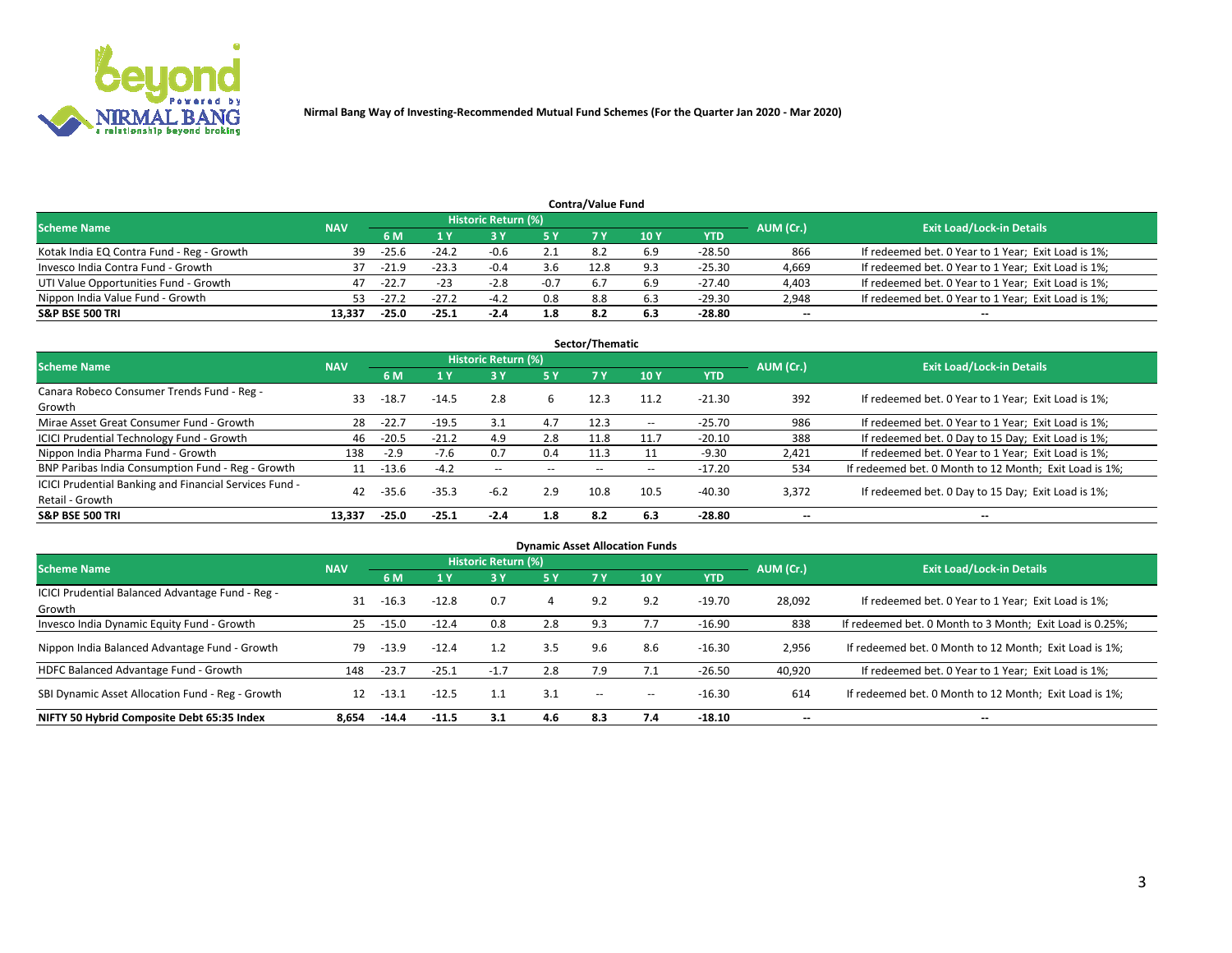

| <b>Hybrid Aggressive</b>                        |            |         |         |                     |               |                          |       |            |           |                                                        |  |  |  |  |
|-------------------------------------------------|------------|---------|---------|---------------------|---------------|--------------------------|-------|------------|-----------|--------------------------------------------------------|--|--|--|--|
| <b>Scheme Name</b>                              | <b>NAV</b> |         |         | Historic Return (%) |               |                          |       |            | AUM (Cr.) | <b>Exit Load/Lock-in Details</b>                       |  |  |  |  |
|                                                 |            | 6 M     |         |                     |               |                          | 10 Y  | <b>YTD</b> |           |                                                        |  |  |  |  |
| ICICI Prudential Equity & Debt Fund - Growth    | 105        | $-20.0$ | $-20.6$ | $-2.3$              |               |                          | 9.8   | $-24.70$   | 20,611    | If redeemed bet. 0 Year to 1 Year; Exit Load is 1%;    |  |  |  |  |
| Mirae Asset Hybrid - Equity Fund - Reg - Growth | 12         | $-16.8$ | $-15.4$ | 1.4                 | $\sim$ $\sim$ | $\overline{\phantom{m}}$ | $- -$ | $-21.30$   | 3,424     | If redeemed bet. 0 Year to 1 Year; Exit Load is 1%;    |  |  |  |  |
| SBI Equity Hybrid Fund - Growth                 | 119        | $-15.3$ | $-10.5$ | 3.4                 | 4.9           | 11.8                     | 9.4   | $-18.60$   | 32,470    | If redeemed bet. 0 Month to 12 Month; Exit Load is 1%; |  |  |  |  |
| Canara Robeco Equity Hybrid Fund - Growth       | 144        | $-10.8$ | -8.4    | 3.6                 | 5.5           | 11.5                     | 10.1  | $-14.60$   | 3,071     | If redeemed bet. 0 Year to 1 Year; Exit Load is 1%;    |  |  |  |  |
| NIFTY 50 Hybrid Composite Debt 65:35 Index      | 8.654      | $-14.4$ | $-11.5$ | 3.1                 | 4.6           | 8.3                      |       | $-18.10$   | $\sim$    | $- -$                                                  |  |  |  |  |

|                                            |            |                                  |     |     |     | <b>Arbitrage Fund</b> |      |        |                                                          |
|--------------------------------------------|------------|----------------------------------|-----|-----|-----|-----------------------|------|--------|----------------------------------------------------------|
| <b>Scheme Name</b>                         | AUM (Cr.)  | <b>Exit Load/Lock-in Details</b> |     |     |     |                       |      |        |                                                          |
|                                            | <b>NAV</b> | 1 M                              | ያ M | 6 M |     |                       | YTD  |        |                                                          |
| IDFC Arbitrage Fund - Reg - Growth         | 25.        |                                  |     |     | 5.9 |                       | 4.90 | 12,007 | If redeemed bet. 0 Month to 1 Month; Exit Load is 0.25%; |
| Kotak Equity Arbitrage Fund - Reg - Growth | 28         |                                  |     |     | 6.2 |                       | 5.90 | 17,662 | If redeemed bet. 0 Day to 30 Day; Exit Load is 0.25%;    |
| Nippon India Arbitrage Fund - Growth       | 20.        | эq                               |     |     | 6.2 |                       | 5.70 | 10,423 | If redeemed bet. 0 Month to 1 Month; Exit Load is 0.25%; |

|                                          |            |           |                                  |                          |                          | <b>Equity Saver</b> |               |            |                          |                                                        |
|------------------------------------------|------------|-----------|----------------------------------|--------------------------|--------------------------|---------------------|---------------|------------|--------------------------|--------------------------------------------------------|
| Scheme Name                              | <b>NAV</b> | AUM (Cr.) | <b>Exit Load/Lock-in Details</b> |                          |                          |                     |               |            |                          |                                                        |
|                                          |            | 6 M       |                                  |                          | 5 Y                      |                     | $\sqrt{10}$ Y | <b>YTD</b> |                          |                                                        |
| Axis Equity Saver Fund - Reg - Growth    |            | -8.7      |                                  |                          | $\sim$                   | $\sim$ $\sim$       | $\sim$        | $-10.20$   | 793                      | If redeemed bet. 0 Month to 12 Month; Exit Load is 1%; |
| Kotak Equity Savings Fund - Reg - Growth |            | $-7.6$    | -5.1                             |                          | 4.9                      | $\sim$ $\sim$       | $- -$         | -10.30     | 1.712                    | If redeemed bet. 0 Year to 1 Year; Exit Load is 1%;    |
| CRISIL Hybrid 50+50 - Moderate Index*    |            | $- -$     | $-$                              | $\overline{\phantom{a}}$ | $\overline{\phantom{a}}$ | $\sim$              | --            | $- -$      | $\overline{\phantom{a}}$ | $- -$                                                  |

| <b>Liquid Funds</b>              |            |      |     |                            |     |     |            |                 |           |                                  |  |  |  |
|----------------------------------|------------|------|-----|----------------------------|-----|-----|------------|-----------------|-----------|----------------------------------|--|--|--|
| <b>Scheme Name</b>               | <b>NAV</b> |      |     | <b>Historic Return (%)</b> |     |     | <b>YTM</b> | Avg             | AUM (Cr.) | <b>Exit Load/Lock-in Details</b> |  |  |  |
|                                  |            | 1 W. | 2 W | L M                        | 3M  | 1Y  |            | <b>Maturity</b> |           |                                  |  |  |  |
| Axis Liquid Fund - Growth        | 2.192      | 15.2 |     |                            | 5.7 |     | 5.44       | 0.10            | 30,919    | *Ref Footnote                    |  |  |  |
| IDFC Cash Fund - Reg - Growth    | 2.389      | 15.2 | 5.8 |                            | 5.2 |     | 5.34       | 0.08            | 9,121     | *Ref Footnote                    |  |  |  |
| Kotak Liguid Fund - Reg - Growth | 3,997      | 15.4 |     |                            | 5.3 |     |            | 0.09            | 25,945    | *Ref Footnote                    |  |  |  |
| <b>CRISIL Liquid Fund Index</b>  | $\sim$     | 11.2 |     |                            | 5.6 | 6.4 | $-$        | $-$             | $\sim$    | $\overline{\phantom{a}}$         |  |  |  |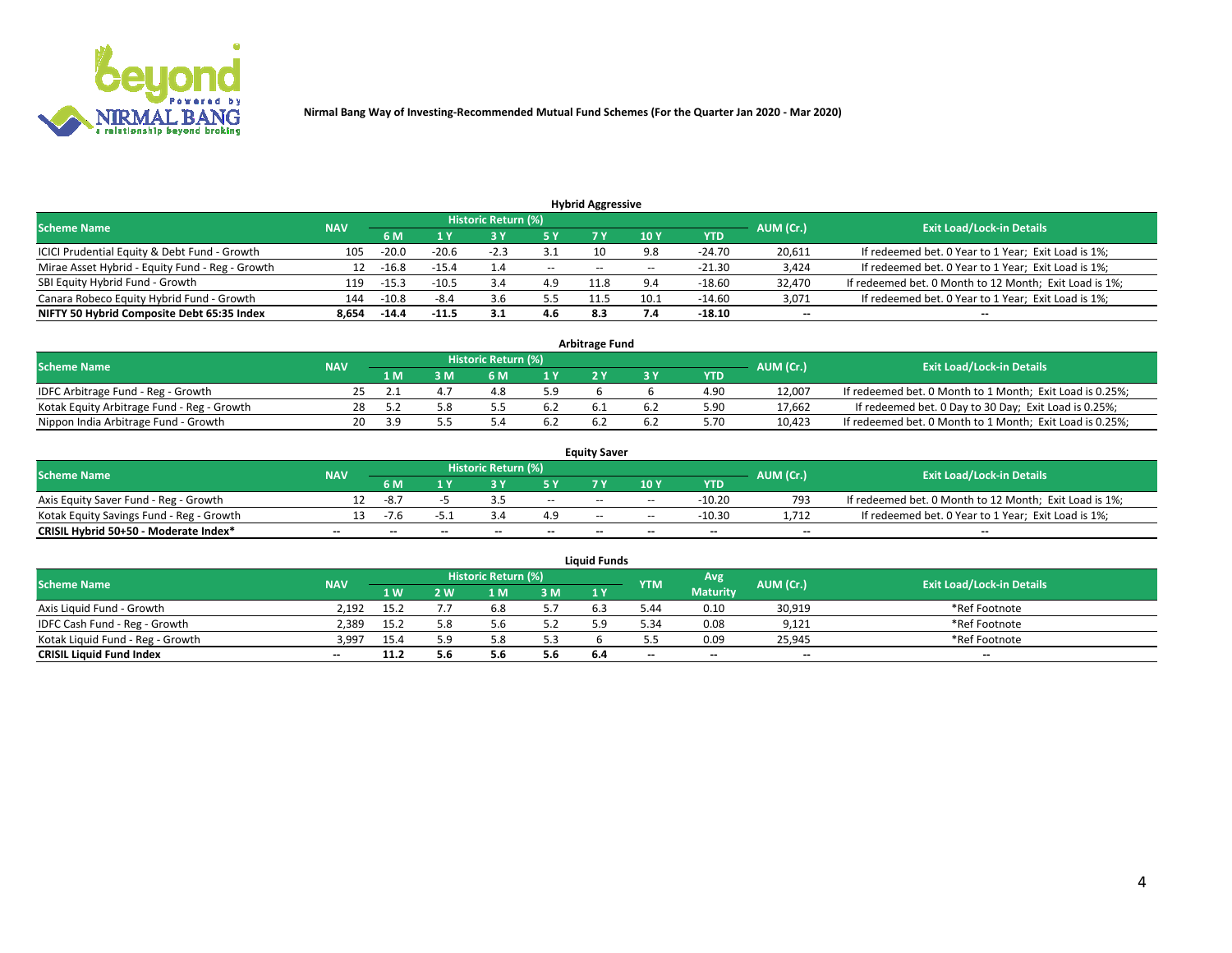

|                                               |            |      |     |                     |     | <b>Ultra Short Fund</b> |            |                 |           |                                  |
|-----------------------------------------------|------------|------|-----|---------------------|-----|-------------------------|------------|-----------------|-----------|----------------------------------|
| <b>Scheme Name</b>                            | <b>NAV</b> |      |     | Historic Return (%) |     |                         | <b>YTM</b> | Avg             | AUM (Cr.) | <b>Exit Load/Lock-in Details</b> |
|                                               |            | 1 M  | 3 M | 6 M                 | 1 Y | 3 Y                     |            | <b>Maturity</b> |           |                                  |
| IDFC Ultra Short Term Fund - Reg - Growth     |            | 5.8  | 5.8 | b.4                 |     | $- -$                   | 5.88       | 0.43            | 5,798     | Nil                              |
| Sundaram Ultra Short Term Fund - Reg - Growth |            | -4.9 |     |                     | $-$ | --                      | ۔ 69.د     | 0.37            | 335       | Nil                              |
| L&T Ultra Short Term Fund - Growth            | วว         | -6.0 | 5.8 |                     |     |                         | 5.82       | 0.41            | 2,786     | Nil                              |
| <b>NIFTY Ultra Short Duration Debt Index</b>  | 4.054      | 5.1  | 5.9 | 6.4                 | 7.3 |                         | $\sim$     | $\sim$          | $\sim$    | $- -$                            |

| <b>Money Market Fund</b>                         |            |      |     |                     |     |                          |                          |                 |           |                                  |  |  |  |
|--------------------------------------------------|------------|------|-----|---------------------|-----|--------------------------|--------------------------|-----------------|-----------|----------------------------------|--|--|--|
| <b>Scheme Name</b>                               | <b>NAV</b> |      |     | Historic Return (%) |     |                          | <b>YTM</b>               | 'Avg            | AUM (Cr.) | <b>Exit Load/Lock-in Details</b> |  |  |  |
|                                                  |            | 1 M  | 3 M | 6 M                 | 1 Y | 3Y                       |                          | <b>Maturity</b> |           |                                  |  |  |  |
| Aditya Birla Sun Life Money Manager Fund - Reg - | 269        |      |     | 6.4                 | 7.6 |                          | 6.09                     | 0.64            | 13,471    | Nil                              |  |  |  |
| Growth                                           |            |      |     |                     |     |                          |                          |                 |           |                                  |  |  |  |
| Franklin India Savings Fund - Growth             |            | -6.1 |     | 6.5                 | 7.8 |                          | 5.77                     | 0.40            | 4,568     | Nil                              |  |  |  |
| Nippon India Money Market Fund - Growth          | 3,028      | 5.0  |     | 6.3                 | 7.5 |                          | 5.8                      | 0.35            | 5,827     | Nil                              |  |  |  |
| <b>CRISIL Liquid Fund Index</b>                  | $- -$      | 5.6  | 5.6 |                     | 6.4 | $\overline{\phantom{a}}$ | $\overline{\phantom{a}}$ | $\sim$          | $\sim$    | $\sim$                           |  |  |  |

| <b>Short Term Fund</b>                          |            |        |     |                     |     |            |            |                 |           |                                  |  |  |  |  |
|-------------------------------------------------|------------|--------|-----|---------------------|-----|------------|------------|-----------------|-----------|----------------------------------|--|--|--|--|
| <b>Scheme Name</b>                              | <b>NAV</b> |        |     | Historic Return (%) |     |            | <b>YTM</b> | Avg             | AUM (Cr.) | <b>Exit Load/Lock-in Details</b> |  |  |  |  |
|                                                 |            | 1 M    | 3 M | 6 M                 | 1 Y | <b>3 Y</b> |            | <b>Maturity</b> |           |                                  |  |  |  |  |
| Axis Short Term Fund - Growth                   |            |        |     | 8.9                 | 9.5 |            | 6.63       | 3.20            | 5,398     | Nil                              |  |  |  |  |
| HDFC Short Term Debt Fund - Growth              | 23         | $-0.3$ |     | 9.3                 | 9.6 |            | 6.85       | 2.94            | 12,216    | Nil                              |  |  |  |  |
| IDFC Bond Fund - Short Term Plan - Reg - Growth | 42         |        |     | 8.6                 | 9.1 |            | 6.42       | 2.07            | 12,341    | Nil                              |  |  |  |  |
| Kotak Bond Short Term Fund - Reg - Growth       | 38         | 0.3    | 7.9 | 8.4                 | 9.1 |            | 6.84       | 3.07            | 11,560    | Nil                              |  |  |  |  |
| L&T Short Term Bond Fund - Reg - Growth         | 19.        | 6.2    |     | 8.8                 | 9.2 |            | 6.29       | 2.18            | 5,190     | Nil                              |  |  |  |  |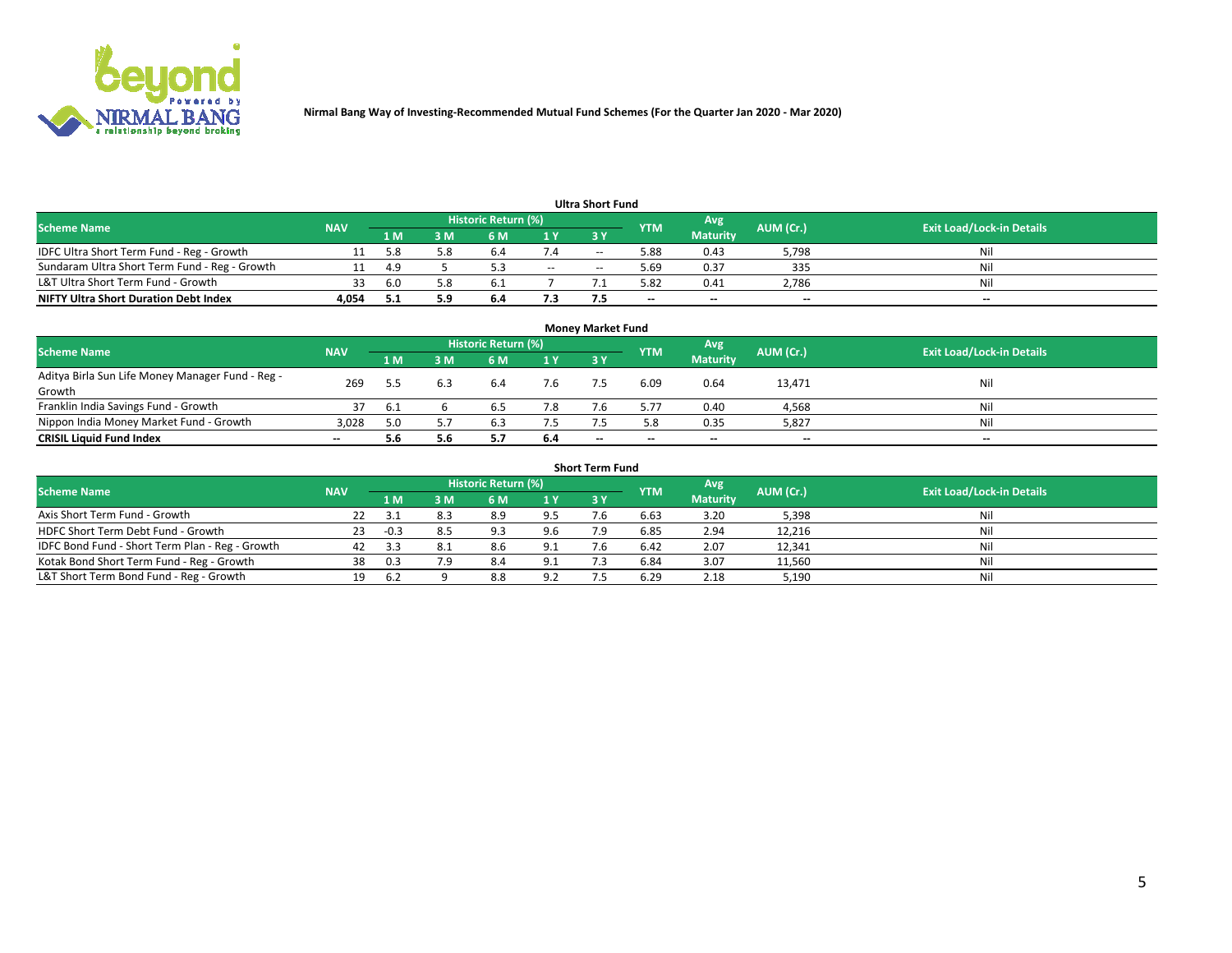

| <b>Low Duration Fund</b>                  |            |      |     |                     |                |     |            |                 |           |                                  |  |  |  |  |
|-------------------------------------------|------------|------|-----|---------------------|----------------|-----|------------|-----------------|-----------|----------------------------------|--|--|--|--|
| <b>Scheme Name</b>                        | <b>NAV</b> |      |     | Historic Return (%) |                |     | <b>YTM</b> | Avg             | AUM (Cr.) | <b>Exit Load/Lock-in Details</b> |  |  |  |  |
|                                           |            | 1 M  | sм  | 6 M                 | 1 <sub>V</sub> | 3 Y |            | <b>Maturity</b> |           |                                  |  |  |  |  |
| Axis Treasury Advantage Fund - Growth     | 2.253      | 4.0  |     |                     |                |     |            | 0.97            | 5,894     | Nil                              |  |  |  |  |
| Canara Robeco Savings Fund - Reg - Growth |            | .3.b | 5.8 |                     |                |     | 5.88       | 0.88            | 1,127     | Nil                              |  |  |  |  |
| IDFC Low Duration Fund - Reg - Growth     | 29         | 58   | r a |                     |                |     | 5.93       | 1.02            | 6,222     | Nil                              |  |  |  |  |

| <b>Banking &amp; PSU Bond Funds</b>            |            |        |    |                            |                |           |            |                 |           |                                  |  |  |  |
|------------------------------------------------|------------|--------|----|----------------------------|----------------|-----------|------------|-----------------|-----------|----------------------------------|--|--|--|
| <b>Scheme Name</b>                             | <b>NAV</b> |        |    | <b>Historic Return (%)</b> |                |           | <b>YTM</b> | Avg             | AUM (Cr.) | <b>Exit Load/Lock-in Details</b> |  |  |  |
|                                                |            | 1 M    | sм | 6 M                        | 1 <sub>Y</sub> | <b>3Y</b> |            | <b>Maturity</b> |           |                                  |  |  |  |
| HDFC Banking and PSU Debt Fund - Reg - Growth  |            | $-0.9$ |    | $Q \Lambda$                | 9.9            |           | 7.00       | 3.10            | 5,323     | Ni                               |  |  |  |
| Kotak Banking and PSU Debt Fund - Reg - Growth |            | $-1.6$ |    | 9.6                        | 10.6           | 8.1       | 6.71       | 3.58            | 5,225     | Ni                               |  |  |  |
| IDFC Banking & PSU Debt Fund - Reg - Growth    |            |        |    | 9.8                        | 10.4           |           | 6.56       | 3.02            | 14.069    | Ni                               |  |  |  |

| <b>Corporate Bond Funds</b>                         |            |     |      |                     |      |     |            |                 |           |                                                         |  |  |  |  |
|-----------------------------------------------------|------------|-----|------|---------------------|------|-----|------------|-----------------|-----------|---------------------------------------------------------|--|--|--|--|
| <b>Scheme Name</b>                                  | <b>NAV</b> |     |      | Historic Return (%) |      |     | <b>YTM</b> | Avg             | AUM (Cr.) | <b>Exit Load/Lock-in Details</b>                        |  |  |  |  |
|                                                     |            | 1 M | 8 M  | 6 M                 | 1 Y  | 3 Y |            | <b>Maturity</b> |           |                                                         |  |  |  |  |
| ICICI Prudential Corporate Bond Fund - Reg - Growth |            |     |      | 8.5                 | 9.2  |     | 6.61       | 2.50            | 13,243    | Nil                                                     |  |  |  |  |
| L&T Triple Ace Bond Fund - Reg - Growth             |            | 0.0 | 13.6 | 12.5                | 13.8 | 8.3 |            | 8.45            | 3,081     | If redeemed bet. 0 Month to 3 Month; Exit Load is 0.5%; |  |  |  |  |
| Kotak Corporate Bond Fund - Std - Growth            | 2,687      | a   | 7.1  |                     |      |     | 6.51       | 1.61            | 4,840     | Nil                                                     |  |  |  |  |

| <b>Credit Risk Fund</b>                    |            |        |     |                     |     |     |            |                 |           |                                                           |  |  |
|--------------------------------------------|------------|--------|-----|---------------------|-----|-----|------------|-----------------|-----------|-----------------------------------------------------------|--|--|
| <b>Scheme Name</b>                         | <b>NAV</b> |        |     | Historic Return (%) |     |     | <b>YTM</b> | Avg             | AUM (Cr.) | <b>Exit Load/Lock-in Details</b>                          |  |  |
|                                            |            | 1 M    | ያ M | 6 M                 | 1 Y | 3Y  |            | <b>Maturity</b> |           |                                                           |  |  |
| ICICI Prudential Credit Risk Fund - Growth | 22         | -0.5   |     | 10.3                | 9.7 |     | 9.08       | 2.23            | 12,872    | If redeemed bet. 0 Year to 1 Year; Exit Load is 1%;       |  |  |
| Kotak Credit Risk Fund - Reg - Growth      | 22         | -15.7  | 3.6 | 6.9                 | 7.8 | 6.9 | 8.49       | 2.66            | 5,280     | If redeemed bet. 0 Year to 1 Year; Exit Load is 1%;       |  |  |
|                                            |            |        |     |                     |     |     |            |                 |           | If redeemed bet. 0 Month to 12 Month; Exit Load is 3%; If |  |  |
| SBI Credit Risk Fund - Growth              | 32         | $-2.8$ | 8.1 |                     | 6.3 | h h | 8.4        | 2.45            | 5,083     | redeemed bet. 12 Month to 24 Month; Exit Load is 1.5%; If |  |  |
|                                            |            |        |     |                     |     |     |            |                 |           | redeemed bet. 24 Month to 36 Month; Exit Load is 0.75%;   |  |  |